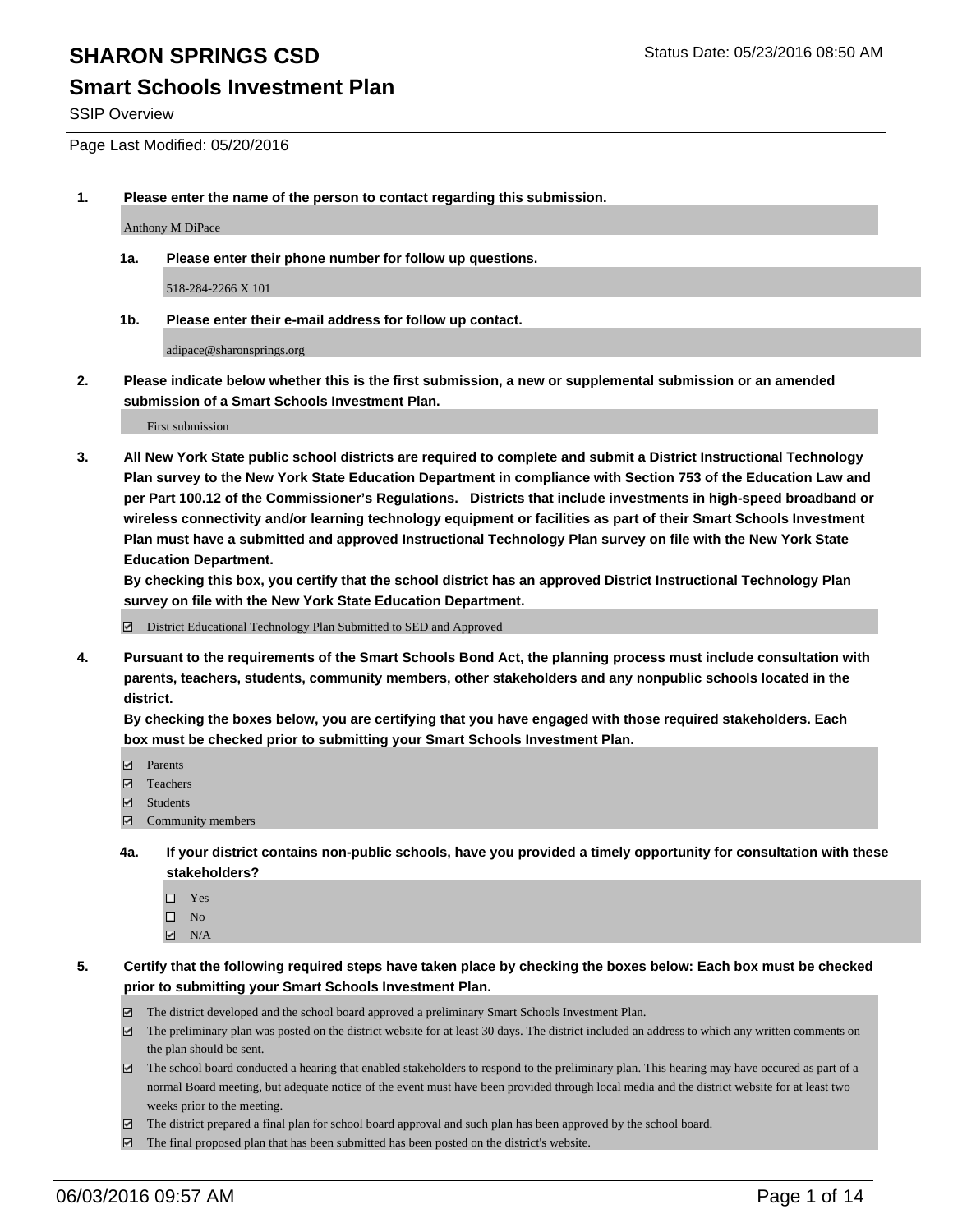### **Smart Schools Investment Plan**

SSIP Overview

Page Last Modified: 05/20/2016

**5a. Please upload the proposed Smart Schools Investment Plan (SSIP) that was posted on the district's website. Note that this should be different than your recently submitted Educational Technology Survey. The Final SSIP, as approved by the School Board, should also be posted on the website and remain there during the course of the projects contained therein.**

Smart Schools Investment Plan.pdf

**6. Please enter an estimate of the total number of students and staff that will benefit from this Smart Schools Investment Plan based on the cumulative projects submitted to date.**

450

**7. An LEA/School District may partner with one or more other LEA/School Districts to form a consortium to pool Smart Schools Bond Act funds for a project that meets all other Smart School Bond Act requirements. Each school district participating in the consortium will need to file an approved Smart Schools Investment Plan for the project and submit a signed Memorandum of Understanding that sets forth the details of the consortium including the roles of each respective district.**

 $\Box$  The district plans to participate in a consortium to partner with other school district(s) to implement a Smart Schools project.

**8. Please enter the name and 6-digit SED Code for each LEA/School District participating in the Consortium.**

| <b>Partner LEA/District</b> | ISED BEDS Code |
|-----------------------------|----------------|
| (No Response)               | (No Response)  |

**9. Please upload a signed Memorandum of Understanding with all of the participating Consortium partners.**

(No Response)

**10. Your district's Smart Schools Bond Act Allocation is:**

\$448,289

**11. Enter the budget sub-allocations by category that you are submitting for approval at this time. If you are not budgeting SSBA funds for a category, please enter 0 (zero.) If the value entered is \$0, you will not be required to complete that survey question.**

|                                       | Sub-        |
|---------------------------------------|-------------|
|                                       | Allocations |
| <b>School Connectivity</b>            | 274,500     |
| Connectivity Projects for Communities | $\Omega$    |
| <b>Classroom Technology</b>           | 98,000      |
| Pre-Kindergarten Classrooms           | $\Omega$    |
| Replace Transportable Classrooms      | $\Omega$    |
| High-Tech Security Features           | 75,500      |
| Totals:                               | 448,000.00  |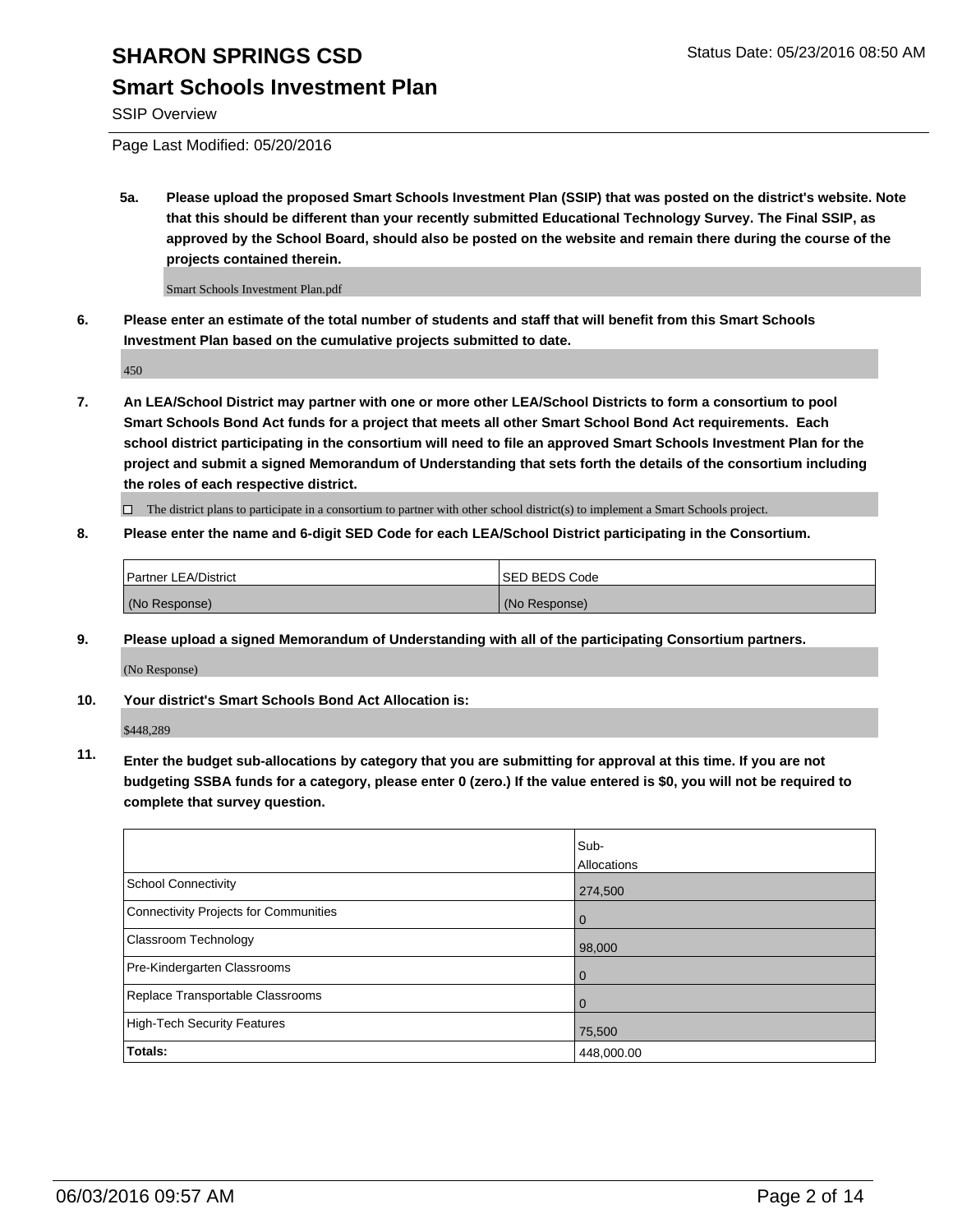### **Smart Schools Investment Plan**

School Connectivity

Page Last Modified: 05/20/2016

- **1. In order for students and faculty to receive the maximum benefit from the technology made available under the Smart Schools Bond Act, their school buildings must possess sufficient connectivity infrastructure to ensure that devices can be used during the school day. Smart Schools Investment Plans must demonstrate that:**
	- **sufficient infrastructure that meets the Federal Communications Commission's 100 Mbps per 1,000 students standard currently exists in the buildings where new devices will be deployed, or**
	- **is a planned use of a portion of Smart Schools Bond Act funds, or**
	- **is under development through another funding source.**

**Smart Schools Bond Act funds used for technology infrastructure or classroom technology investments must increase the number of school buildings that meet or exceed the minimum speed standard of 100 Mbps per 1,000 students and staff within 12 months. This standard may be met on either a contracted 24/7 firm service or a "burstable" capability. If the standard is met under the burstable criteria, it must be:**

**1. Specifically codified in a service contract with a provider, and**

**2. Guaranteed to be available to all students and devices as needed, particularly during periods of high demand, such as computer-based testing (CBT) periods.**

**Please describe how your district already meets or is planning to meet this standard within 12 months of plan submission.**

Currently our LAN wired Network exceeds the FCC specifications that have been set. The District current enrollment is 270. The minimum speed standard is 100 Mbps per 1,000 or .1 Mbps per student. The minimum requirement for the district would be 27Mbps compared to the current 60 Mbps provided by the district.

- **1a. If a district believes that it will be impossible to meet this standard within 12 months, it may apply for a waiver of this requirement, as described on the Smart Schools website. The waiver must be filed and approved by SED prior to submitting this survey.**
	- $\Box$  By checking this box, you are certifying that the school district has an approved waiver of this requirement on file with the New York State Education Department.

### **2. Connectivity Speed Calculator (Required)**

|                  | Number of<br><b>Students</b> | Multiply by<br>100 Kbps | Divide by 1000 Current Speed<br>to Convert to<br>Required<br>Speed in Mb | lin Mb | Expected<br>Speed to be<br>Attained Within Required<br>12 Months | <b>Expected Date</b><br><b>When</b><br>Speed Will be<br><b>Met</b> |
|------------------|------------------------------|-------------------------|--------------------------------------------------------------------------|--------|------------------------------------------------------------------|--------------------------------------------------------------------|
| Calculated Speed | 270                          | 27,000                  | 27                                                                       | 60     | 60                                                               | Complete                                                           |

#### **3. Briefly describe how you intend to use Smart Schools Bond Act funds for high-speed broadband and/or wireless connectivity projects in school buildings.**

Creation of a robust wireless network with access points in every classroom and students/teacher areas within the district.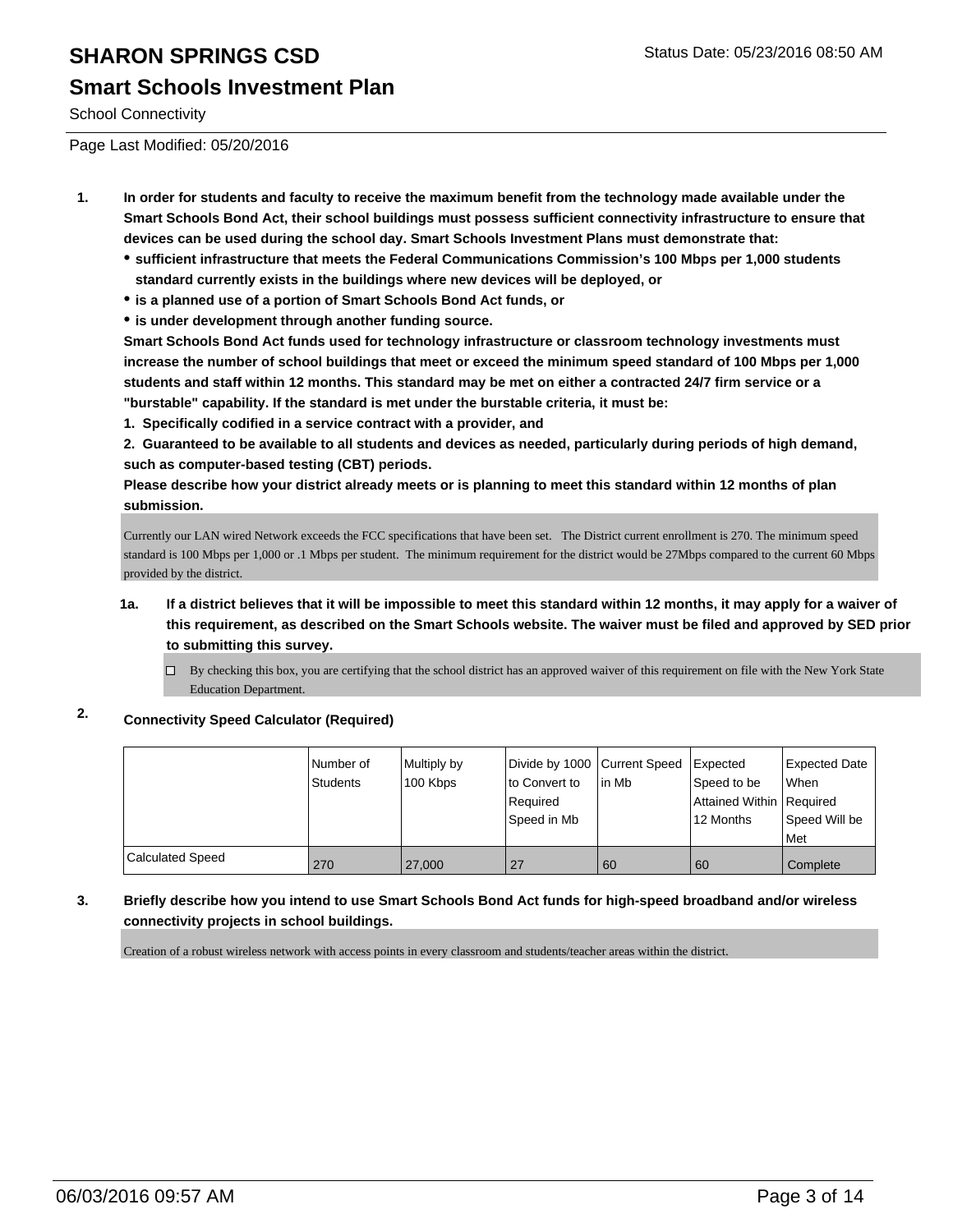#### **Smart Schools Investment Plan**

School Connectivity

Page Last Modified: 05/20/2016

**4. Briefly describe the linkage between the district's District Instructional Technology Plan and the proposed projects. (There should be a link between your response to this question and your response to Question 1 in Part E. Curriculum and Instruction "What are the district's plans to use digital connectivity and technology to improve teaching and learning?)**

The Distric currently has a 1:1 iPad in place for students in grades 4-12. Students in grades 7-12 are assigned an iPad similarly to a textbook, currently equipped with a data plan for internet access at home and throughout the building. Students in grades 4-6 are issued an iPad that is assigned to their classroom in a cart and utilizes the school districts internal WiFi. There is also currently a shared 25 unit mobile iPad cart for students in grade K-3.

Each student is given an email account, paid Apps for education, Schoolology, School Data, GURU, and Google Classroom. Certain textbooks and age appropriate novel selections are also included on the iPad. Most recently, the district has acquired 3D printing capability and a robotics lab for the math and science department. The school district was recently acknowledged as an Apple Distinguished Program.

Smart School Investment Plan funds will allow the district to maximize the utilization of all the tools that we have placed in the teachers and the students hands by providing wireless access throughout the building. Given the cost of the data plans for students grades 7-12, the district unfortunately envisions a future where we would no longer be able to afford the cost of the data plans. An improved, robust, internal WiFi network is essential in preparation for that possibility. Given the rural nature of the district and availability of internet outside our building, we will continue to provide the data plan as long as possible.

The equipment budget included in the Smart Schools Investment plan is to complete the iPad project for the students in grades PK to 3. A 25 unit classroom set will be provided to each teacher in these grades for use by the students. These units will access the district new robust WiFi network through access points in each classroom.

A small portion of the funds will be used for a security upgrade. The schools security camera system will be updated and card access to the building and certain classrooms will be added at certain defined areas.

**5. If the district wishes to have students and staff access the Internet from wireless devices within the school building, or in close proximity to it, it must first ensure that it has a robust Wi-Fi network in place that has sufficient bandwidth to meet user demand.**

#### **Please describe how you have quantified this demand and how you plan to meet this demand.**

While the district does meet the minimum FCC standards, WIFI is not accessible throughout the building. There are several "dark" areas throughout the building and all of the other areas are equipped with outdated wireless equipment. Our District plans on updating our existing wireless network with New Cisco Access Points and management software. Updating our wireless network will allow our students full access to the WiFi network throughout the entire building.

**6. As indicated on Page 5 of the guidance, the Office of Facilities Planning will have to conduct a preliminary review of all capital projects, including connectivity projects.**

| <b>Project Number</b> |
|-----------------------|
| 54-14-01-04-0-001-017 |
|                       |

**7. Certain high-tech security and connectivity infrastructure projects may be eligible for an expedited review process as determined by the Office of Facilities Planning.**

**Was your project deemed eligible for streamlined review?**

No

**8. Include the name and license number of the architect or engineer of record.**

| Name       | License Number |
|------------|----------------|
| Daniel Fay | 24740          |

**9. If you are submitting an allocation for School Connectivity complete this table.**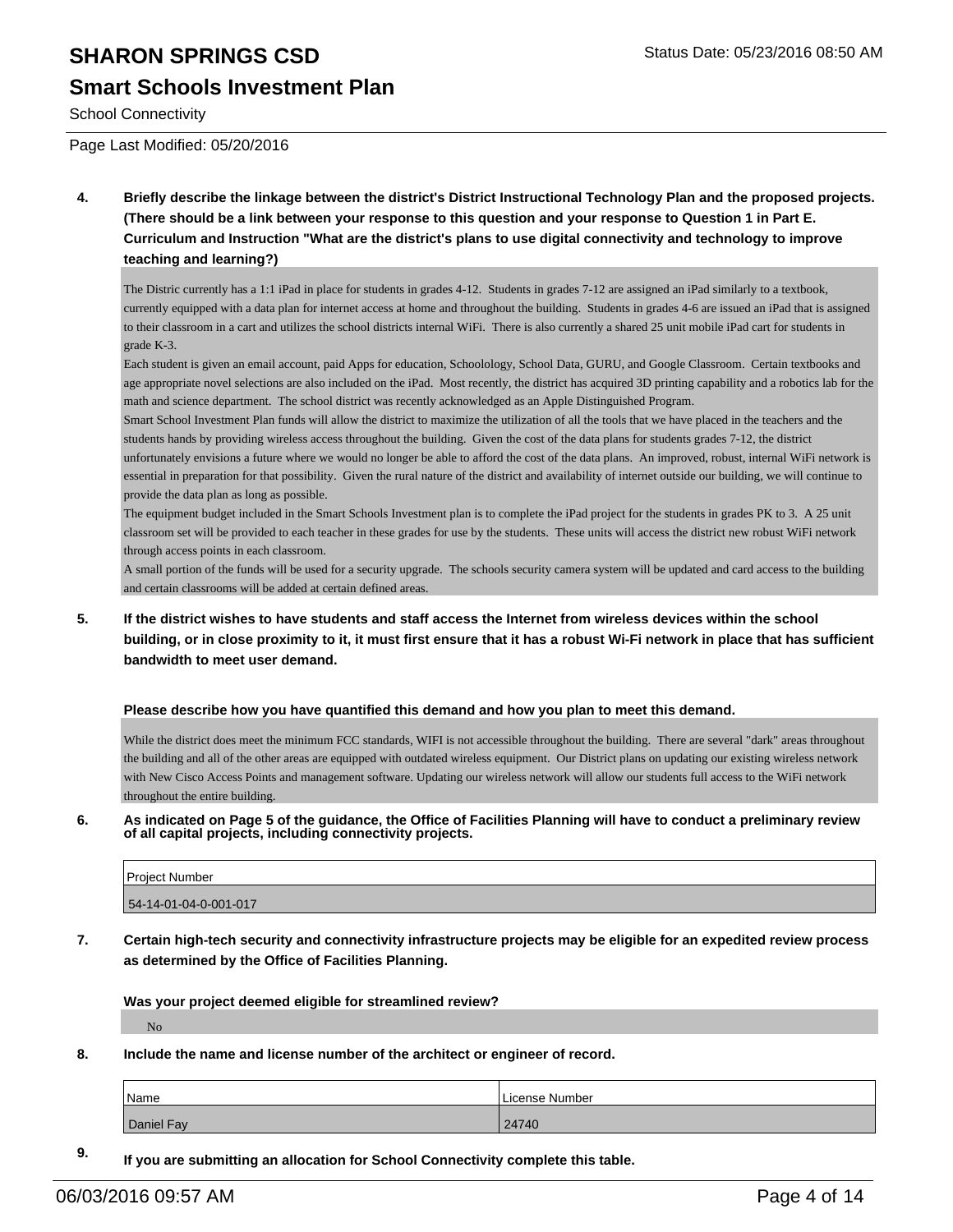## **Smart Schools Investment Plan**

School Connectivity

Page Last Modified: 05/20/2016

**Note that the calculated Total at the bottom of the table must equal the Total allocation for this category that you entered in the SSIP Overview overall budget.** 

|                                            | Sub-        |
|--------------------------------------------|-------------|
|                                            | Allocation  |
| Network/Access Costs                       | 70,000      |
| <b>Outside Plant Costs</b>                 | $\mathbf 0$ |
| School Internal Connections and Components | 160,000     |
| Professional Services                      | 36,500      |
| Testing                                    | 5,000       |
| Other Upfront Costs                        | 3,000       |
| <b>Other Costs</b>                         | $\mathbf 0$ |
| Totals:                                    | 274,500.00  |

| Select the allowable expenditure<br>type.<br>Repeat to add another item under<br>each type. | Item to be purchased                                                | Quantity      | Cost per Item | <b>Total Cost</b> |
|---------------------------------------------------------------------------------------------|---------------------------------------------------------------------|---------------|---------------|-------------------|
| Network/Access Costs                                                                        | Cat 6 Ethernet Drops, internal wiring,<br><b>Electrical Service</b> | (No Response) | (No Response) | 70,000            |
| <b>Connections/Components</b>                                                               | <b>TerraWave Enclosures</b><br>V181610LOOHC-R                       | 11            | 400           | 4.400             |
| <b>Connections/Components</b>                                                               | CISCO Switch WS-C2960X                                              | 3             | 4,100         | 12,300            |
| <b>Connections/Components</b>                                                               | CISCO Wireless LAN AIR-CT5520-50-<br>K <sub>9</sub>                 | 3             | 18,000        | 54,000            |
| <b>Connections/Components</b>                                                               | CISCO C220 Server                                                   | 1             | 6,500         | 6,500             |
| <b>Connections/Components</b>                                                               | CISCO Prime Infrastructure 2.2VM                                    | 1             | 3,000         | 3,000             |
| <b>Connections/Components</b>                                                               | <b>CISCO Mobility Service kit</b>                                   | 1             | 5,800         | 5,800             |
| <b>Professional Services</b>                                                                | Architectural, Engineering fee's,<br>submission to SED, etc.        | 1             | 36,500        | 36,500            |
| <b>Connections/Components</b>                                                               | CISCO Aironet Access Points 2702                                    | 74            | 1,000         | 74,000            |
| <b>Testing</b>                                                                              | Testing of all CAT6 drops, wireless<br>access points                | 1             | 5,000         | 5,000             |
| <b>Other Upfront Costs</b>                                                                  | Printing of Plans, Project Bid Costs,<br>Advertising, Legal         | 1             | 3,000         | 3,000             |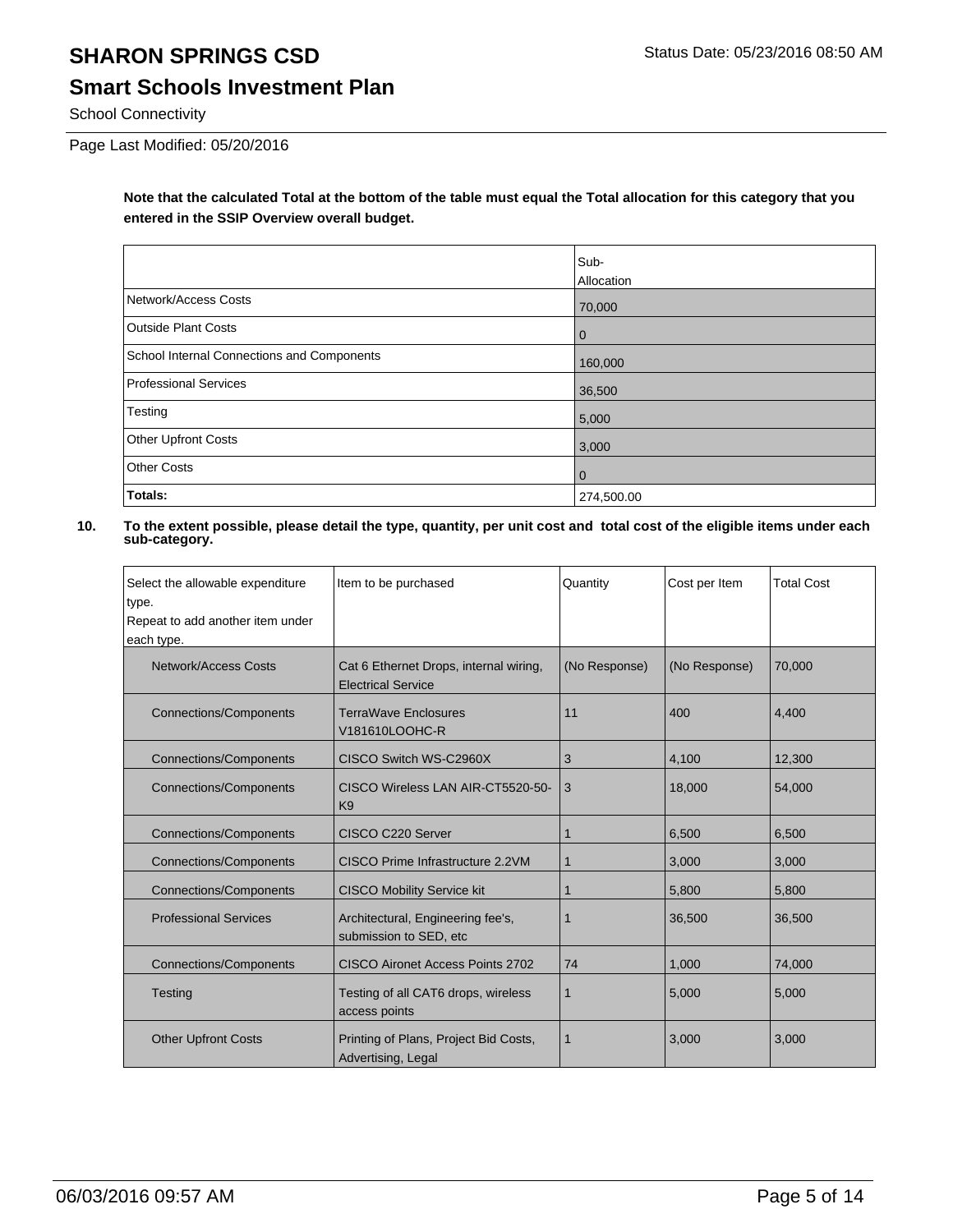#### **Smart Schools Investment Plan**

Community Connectivity (Broadband and Wireless)

Page Last Modified: 05/20/2016

**1. Briefly describe how you intend to use Smart Schools Bond Act funds for high-speed broadband and/or wireless connectivity projects in the community.**

(No Response)

**2. Please describe how the proposed project(s) will promote student achievement and increase student and/or staff access to the Internet in a manner that enhances student learning and/or instruction outside of the school day and/or school building.**

(No Response)

**3. Community connectivity projects must comply with all the necessary local building codes and regulations (building and related permits are not required prior to plan submission).**

 $\Box$  I certify that we will comply with all the necessary local building codes and regulations.

**4. Please describe the physical location of the proposed investment.**

(No Response)

**5. Please provide the initial list of partners participating in the Community Connectivity Broadband Project, along with their Federal Tax Identification (Employer Identification) number.**

| Project Partners | l Federal ID # |
|------------------|----------------|
| (No Response)    | (No Response)  |

**6. If you are submitting an allocation for Community Connectivity, complete this table.**

**Note that the calculated Total at the bottom of the table must equal the Total allocation for this category that you entered in the SSIP Overview overall budget.**

|                             | Sub-Allocation |
|-----------------------------|----------------|
| Network/Access Costs        | (No Response)  |
| Outside Plant Costs         | (No Response)  |
| <b>Tower Costs</b>          | (No Response)  |
| Customer Premises Equipment | (No Response)  |
| Professional Services       | (No Response)  |
| Testing                     | (No Response)  |
| Other Upfront Costs         | (No Response)  |
| Other Costs                 | (No Response)  |
| Totals:                     |                |

| Select the allowable expenditure | Item to be purchased | Quantity      | Cost per Item | <b>Total Cost</b> |
|----------------------------------|----------------------|---------------|---------------|-------------------|
| type.                            |                      |               |               |                   |
| Repeat to add another item under |                      |               |               |                   |
| each type.                       |                      |               |               |                   |
| (No Response)                    | (No Response)        | (No Response) | (No Response) | (No Response)     |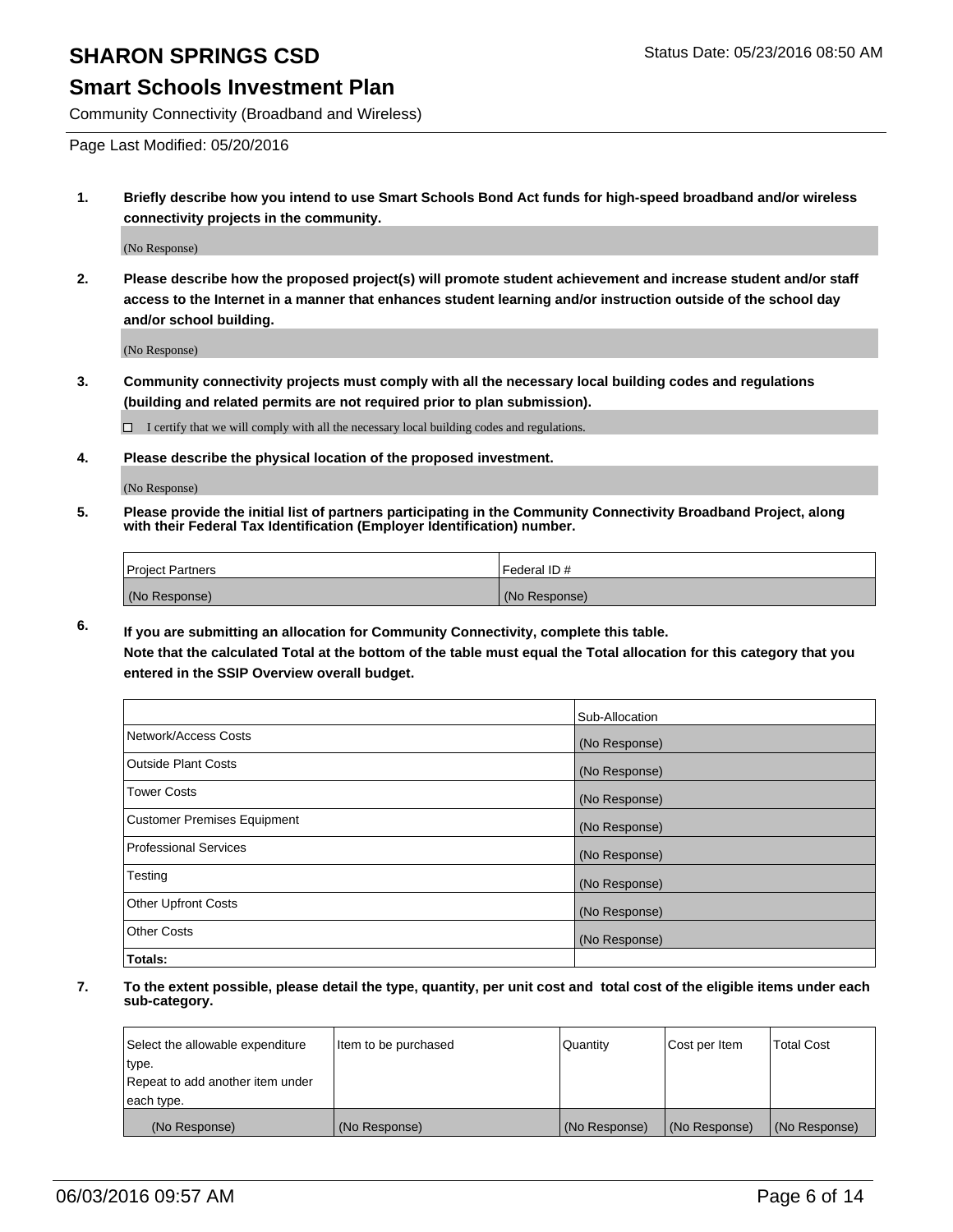#### **Smart Schools Investment Plan**

Classroom Learning Technology

Page Last Modified: 05/20/2016

**1. In order for students and faculty to receive the maximum benefit from the technology made available under the Smart Schools Bond Act, their school buildings must possess sufficient connectivity infrastructure to ensure that devices can be used during the school day. Smart Schools Investment Plans must demonstrate that sufficient infrastructure that meets the Federal Communications Commission's 100 Mbps per 1,000 students standard currently exists in the buildings where new devices will be deployed, or is a planned use of a portion of Smart Schools Bond Act funds, or is under development through another funding source.**

**Smart Schools Bond Act funds used for technology infrastructure or classroom technology investments must increase the number of school buildings that meet or exceed the minimum speed standard of 100 Mbps per 1,000 students and staff within 12 months. This standard may be met on either a contracted 24/7 firm service or a "burstable" capability. If the standard is met under the burstable criteria, it must be:**

**1. Specifically codified in a service contract with a provider, and**

**2. Guaranteed to be available to all students and devices as needed, particularly during periods of high demand, such as computer-based testing (CBT) periods.**

**Please describe how your district already meets or is planning to meet this standard within 12 months of plan submission.**

Our District has recently updated our Network bandwidth from 40 to 60 Mbps for approximately 280 students. The District has also upgraded all of our Network Equipment located in our Network Closets about one year ago. The new switches are gigabit switches with 10gb uplink ports. We have fiber backbone connecting all of our closets. The increase of our Bandwidth and updated Network equipment has us currently exceeding the 100Mbps per 1000 Student Specification set forth by the FCC.

#### **1a. If a district believes that it will be impossible to meet this standard within 12 months, it may apply for a waiver of this requirement, as described on the Smart Schools website. The waiver must be filed and approved by SED prior to submitting this survey.**

By checking this box, you are certifying that the school district has an approved waiver of this requirement on file with the New York State  $\Box$ Education Department.

**2. Connectivity Speed Calculator (Required)**

|                         | Number of<br>Students | Multiply by<br>100 Kbps | Divide by 1000 Current Speed<br>to Convert to<br>Required<br>Speed in Mb | l in Mb | Expected<br>Speed to be<br>Attained Within Required<br>12 Months | <b>Expected Date</b><br>l When<br>Speed Will be<br>Met |
|-------------------------|-----------------------|-------------------------|--------------------------------------------------------------------------|---------|------------------------------------------------------------------|--------------------------------------------------------|
| <b>Calculated Speed</b> | 270                   | 27,000                  |                                                                          | l 60    | 60                                                               | Complete                                               |

#### **3. If the district wishes to have students and staff access the Internet from wireless devices within the school building, or in close proximity to it, it must first ensure that it has a robust Wi-Fi network in place that has sufficient bandwidth to meet user demand.**

**Please describe how you have quantified this demand and how you plan to meet this demand.**

The District is planning to upgrade our Wireless network with New Cisco Access Points and management software. Currently our Wireless Network consists of approximately 15 Proxim and Linksys Access points that would be better suited for small business or even personal use. We have been working with Annesse and the proposed plan will have us placing a Cisco Access points in every classroom as well as other strategic locations throughout the building including computer labs, library, auditorium, and gymnasiums.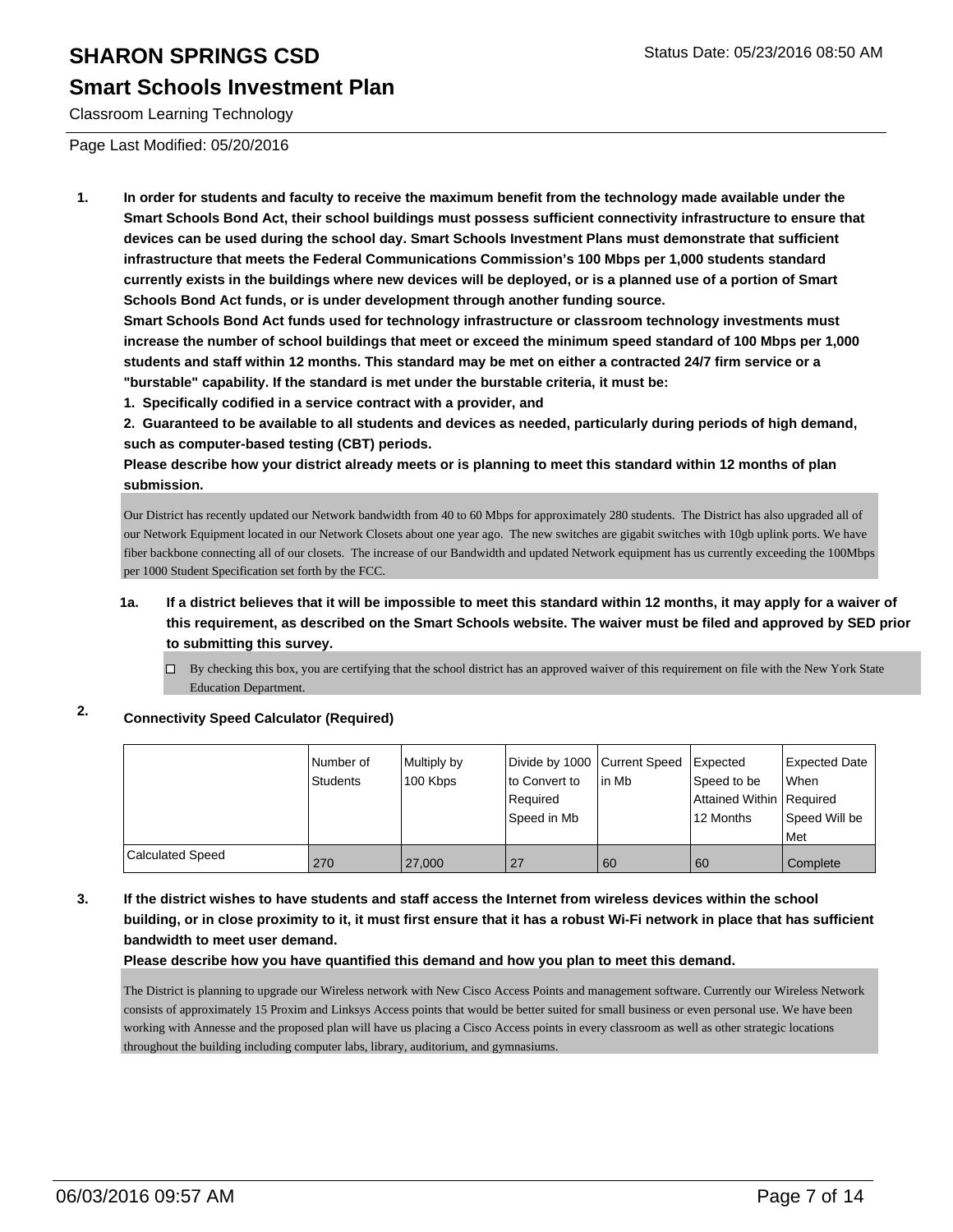#### **Smart Schools Investment Plan**

Classroom Learning Technology

Page Last Modified: 05/20/2016

**4. All New York State public school districts are required to complete and submit an Instructional Technology Plan survey to the New York State Education Department in compliance with Section 753 of the Education Law and per Part 100.12 of the Commissioner's Regulations.**

**Districts that include educational technology purchases as part of their Smart Schools Investment Plan must have a submitted and approved Instructional Technology Plan survey on file with the New York State Education Department.**

- By checking this box, you are certifying that the school district has an approved Instructional Technology Plan survey on file with the New York State Education Department.
- **5. Describe the devices you intend to purchase and their compatibility with existing or planned platforms or systems. Specifically address the adequacy of each facility's electrical, HVAC and other infrastructure necessary to install and support the operation of the planned technology.**

The District will be purchasing approximately 89 iPads along with iPad carts to provide our PK-3 students/teachers access to iPads on a daily basis. The District has extensice experience with the compatability of Apple devices in our current environment. These iPads will have wifi capability and integrate seamlessly into our current and proposed wireless network. The latest iPads purchased are iPad Pro 9.7 inch, 256GB at an approximate cost of \$1,010 per unit and an otterbox cover for asset protection at a cost of \$91 per cover.

#### **6. Describe how the proposed technology purchases will:**

- **> enhance differentiated instruction;**
- **> expand student learning inside and outside the classroom;**
- **> benefit students with disabilities and English language learners; and**
- **> contribute to the reduction of other learning gaps that have been identified within the district.**

**The expectation is that districts will place a priority on addressing the needs of students who struggle to succeed in a rigorous curriculum. Responses in this section should specifically address this concern and align with the district's Instructional Technology Plan (in particular Question 2 of E. Curriculum and Instruction: "Does the district's instructional technology plan address the needs of students with disabilities to ensure equitable access to instruction, materials and assessments?" and Question 3 of the same section: "Does the district's instructional technology plan address the provision of assistive technology specifically for students with disabilities to ensure access to and participation in the general curriculum?"**

With 24/7 access to district issued iPads that are web-enabled through Verizon's hotspot, filtered and managed through LightSpeedSystems' technology, and content delivered through Schoology's flexible and intuitive learning management system, Sharon Springs Central is heavily invested in ensuring that teachers have the material conditions needed to:

- personalize instruction (the deepest level of differentiated instruction) by providing content and learning opportunities in a variety of forms that meet individual student's learning styles ;
- enable students the experience to learn beyond the physical, traditional constraints of time and place in school using blended learning strategies that give student control over time, place, path and pace of their learning (i.e., experiencing lectures through videos posted by teachers in a discussion forum that students can interact with teachers, submit work electronically, and receive personalized feedback via text, audio, and/or video through Schoology's platform); •
- encourage students to engage in authentic problems within our community and/or world (via project-based-learning models of instruction); and
- use the personalized tools build by individual teachers within Schoology and the personalized, online assessment tools like i-Ready to fill learning gaps especially for special education students.

Additionally, students with disabilities (as well as general education students) benefit from the iPad's built-in text-to-speech function and speech-totext as well as the increased communication and collaboration enabled by having access to the diverse tools within Schoology. The Special Education Department, which includes the speech department, is also using the iPad and apps specifically designed for speech impaired and ELL students.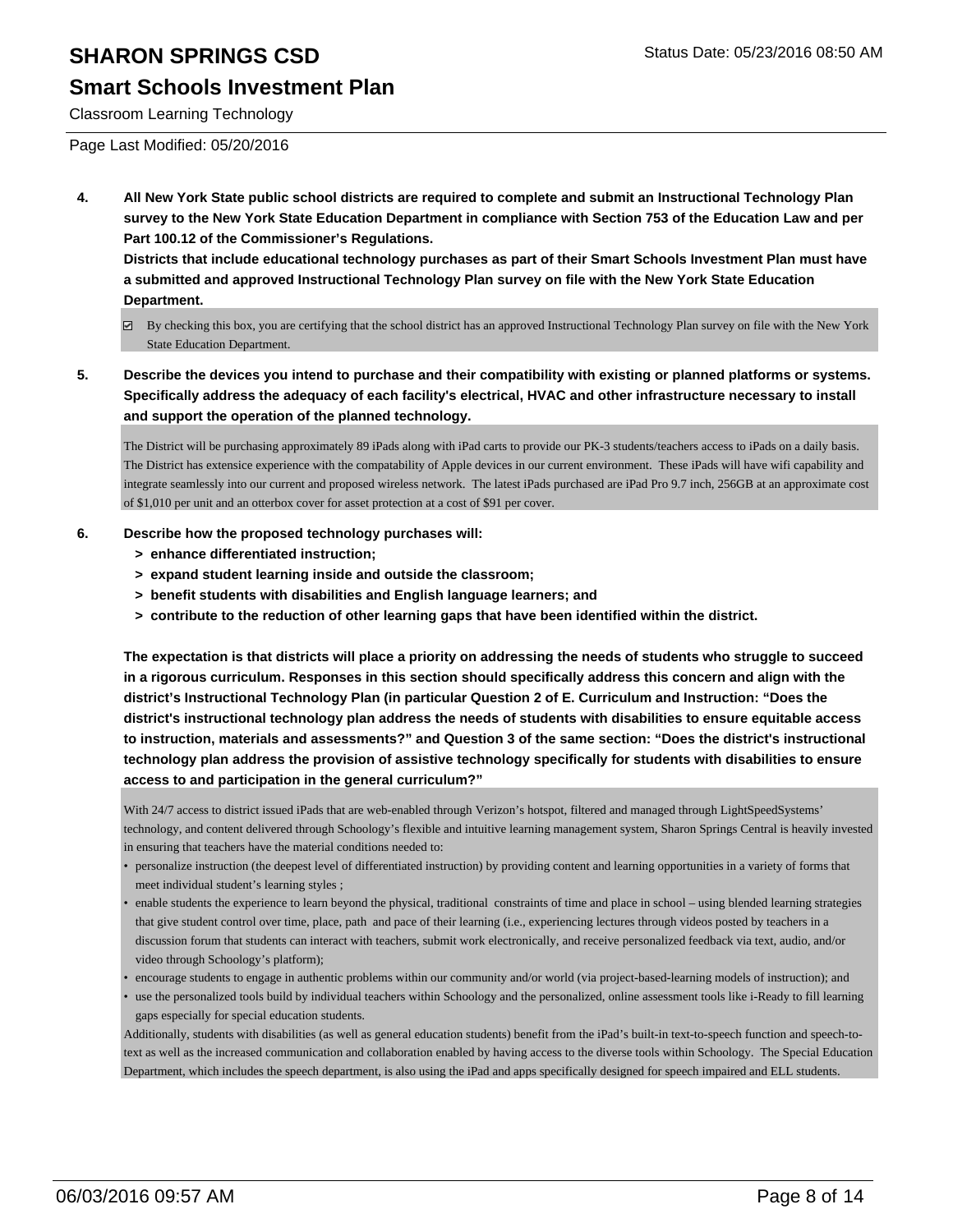### **Smart Schools Investment Plan**

Classroom Learning Technology

Page Last Modified: 05/20/2016

**7. Where appropriate, briefly describe how the proposed technology purchases will enhance ongoing communication with parents and other stakeholders and help the district facilitate technology-based regional partnerships, including distance learning and other efforts.**

The proposed purchase of the iPads will allow parents to gain access to the Internet, view various things such as the school website, attendance, assignments, grade reporting, report cards and transcripts. A parent room has been created with access to computer/internet usage for parents during the school day. The iPad data plans also allow parent internet access and give the availability to email for teacher/parent contact. These plans are not covered by SSBA funds but are an integral part of the districts overall technology plan.

**8. Describe the district's plan to provide professional development to ensure that administrators, teachers and staff can employ the technology purchased to enhance instruction successfully.**

**Note: This response should be aligned and expanded upon in accordance with your district's response to Question 1 of F. Professional Development of your Instructional Technology Plan: "Please provide a summary of professional development offered to teachers and staff, for the time period covered by this plan, to support technology to enhance teaching and learning. Please include topics, audience and method of delivery within your summary."**

These tools and instructional models are only as effective as the level of professional development offered to Sharon Springs Central School's teachers. Thus, the district offers a wide range of professional development opportunities that are targeted to the specific needs and abilities of the individual teachers at SSCS (which are determined by student surveys, observations, self-assessments, and data specific to the district's LMS). Using the SAMR model to frame teachers' growth in using technology, the goal of our professional develop is to always encourage progress that is grounded in research. With that said, teachers are given the opportunity to build and contribute to both face-to-face and online Professional Learning Communities (PLCs). Each faculty meeting and staff development day is used to collaborate on ways to leverage iPads to engage students in authentic learning experiences that are immersive and rigorous. With guidance provided by the International Society of Technology in Education, we have created a detailed and flexible technology plan that includes a system of measurable growth. Sharon Springs has beena 1:1 iPad district for the past 3 years and have invested a great deal of time and funds in PD for all staff. Most recently, we have developed a "technology-coach" model, whereby the technology coach is providing specific PD relating to iPads, inegration in lesson plans, application use, and utlization of the schools learning platform Schoology. This model has proven to be very succesful as the technology coach can model the training around the specific needs of the teacher(s) requiring assistance.

- **9. Districts must contact the SUNY/CUNY teacher preparation program that supplies the largest number of the district's new teachers to request advice on innovative uses and best practices at the intersection of pedagogy and educational technology.**
	- $\boxtimes$  By checking this box, you certify that you have contacted the SUNY/CUNY teacher preparation program that supplies the largest number of your new teachers to request advice on these issues.
- **10. A district whose Smart Schools Investment Plan proposes the purchase of technology devices and other hardware must account for nonpublic schools in the district.**

#### **Are there nonpublic schools within your school district?**

| ٠ |
|---|
|   |

 $\boxtimes$  No

**11. Nonpublic Classroom Technology Loan Calculator**

**The Smart Schools Bond Act provides that any Classroom Learning Technology purchases made using Smart Schools funds shall be lent, upon request, to nonpublic schools in the district. However, no school district shall be required to loan technology in amounts greater than the total obtained and spent on technology pursuant to the Smart Schools Bond Act and the value of such loan may not exceed the total of \$250 multiplied by the nonpublic school enrollment in the base year at the time of enactment. See:**

**http://www.p12.nysed.gov/mgtserv/smart\_schools/docs/Smart\_Schools\_Bond\_Act\_Guidance\_04.27.15\_Final.pdf.**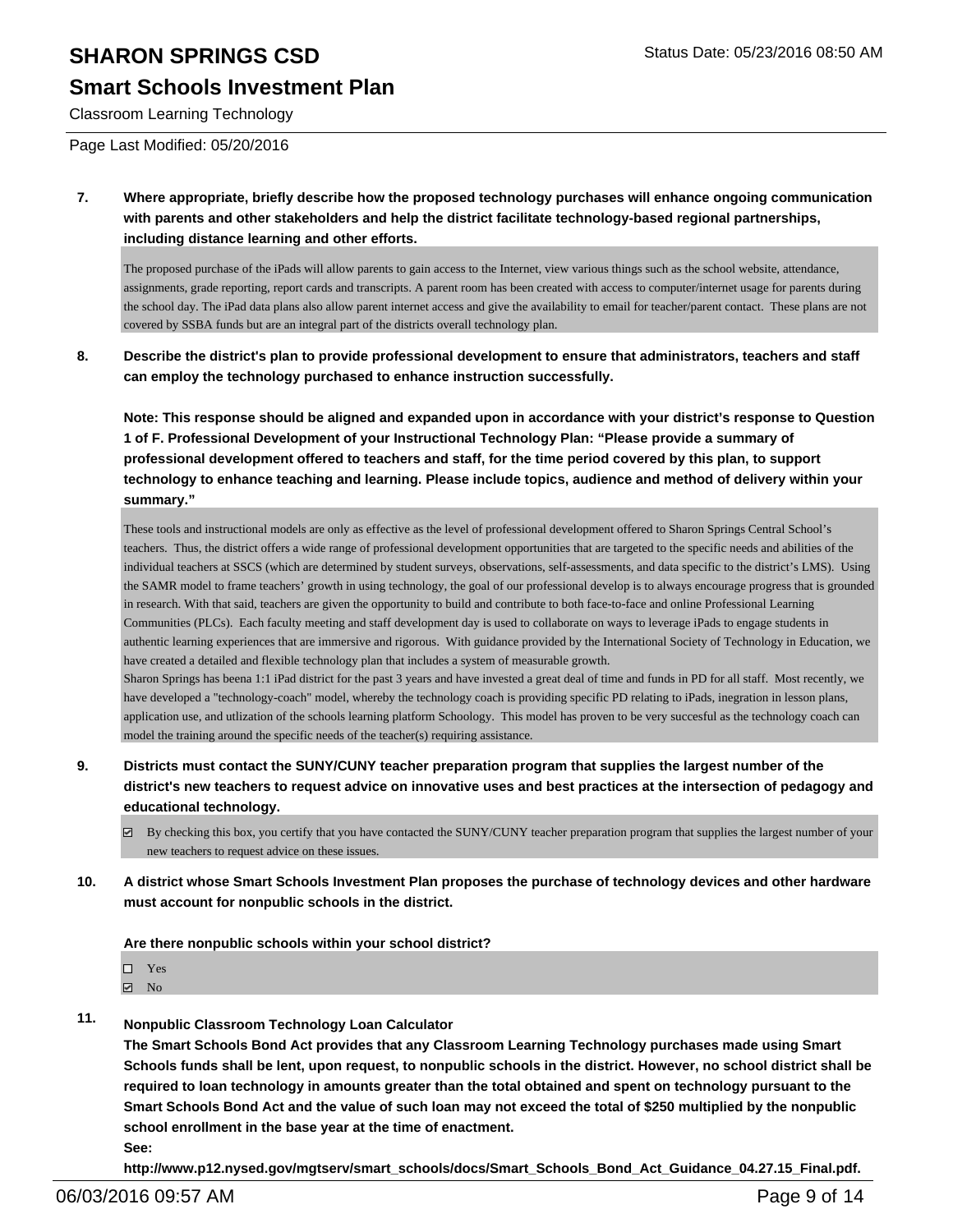### **Smart Schools Investment Plan**

Classroom Learning Technology

Page Last Modified: 05/20/2016

|                                     | 1. Classroom<br>Technology<br>Sub-allocation | 2. Public<br>Enrollment<br>$(2014 - 15)$ | 3. Nonpublic<br><b>Enrollment</b><br>$(2014 - 15)$ | l 4. Sum of<br>l Public and<br>Nonpublic<br><b>Enrollment</b> | 15. Total Per<br>Pupil Sub-<br>lallocation | 6. Total<br>Nonpublic Loan<br>Amount |
|-------------------------------------|----------------------------------------------|------------------------------------------|----------------------------------------------------|---------------------------------------------------------------|--------------------------------------------|--------------------------------------|
| Calculated Nonpublic Loan<br>Amount |                                              | 270                                      | -0                                                 | 270                                                           | O                                          | 0                                    |

**12. To ensure the sustainability of technology purchases made with Smart Schools funds, districts must demonstrate a long-term plan to maintain and replace technology purchases supported by Smart Schools Bond Act funds. This sustainability plan shall demonstrate a district's capacity to support recurring costs of use that are ineligible for Smart Schools Bond Act funding such as device maintenance, technical support, Internet and wireless fees, maintenance of hotspots, staff professional development, building maintenance and the replacement of incidental items. Further, such a sustainability plan shall include a long-term plan for the replacement of purchased devices and equipment at the end of their useful life with other funding sources.**

 $\boxdot$  By checking this box, you certify that the district has a sustainability plan as described above.

**13. Districts must ensure that devices purchased with Smart Schools Bond funds will be distributed, prepared for use, maintained and supported appropriately. Districts must maintain detailed device inventories in accordance with generally accepted accounting principles.**

By checking this box, you certify that the district has a distribution and inventory management plan and system in place.

**14. If you are submitting an allocation for Classroom Learning Technology complete this table. Note that the calculated Total at the bottom of the table must equal the Total allocation for this category that you entered in the SSIP Overview overall budget.**

|                         | Sub-Allocation |
|-------------------------|----------------|
| Interactive Whiteboards | l 0            |
| Computer Servers        | $\overline{0}$ |
| Desktop Computers       | $\overline{0}$ |
| Laptop Computers        | $\overline{0}$ |
| Tablet Computers        | 89,890         |
| Other Costs             | 8,110          |
| Totals:                 | 98,000.00      |

| Select the allowable expenditure | Item to be Purchased                                  | Quantity | Cost per Item | <b>Total Cost</b> |
|----------------------------------|-------------------------------------------------------|----------|---------------|-------------------|
| type.                            |                                                       |          |               |                   |
| Repeat to add another item under |                                                       |          |               |                   |
| each type.                       |                                                       |          |               |                   |
| <b>Tablet Computers</b>          | Apple iPad Pro 9.7 inch WiFi + Cellular   89<br>256GB |          | 1.010         | 89,890            |
| <b>Other Costs</b>               | OtterBox Defender Series cover                        | 89       | 91            | 8,110             |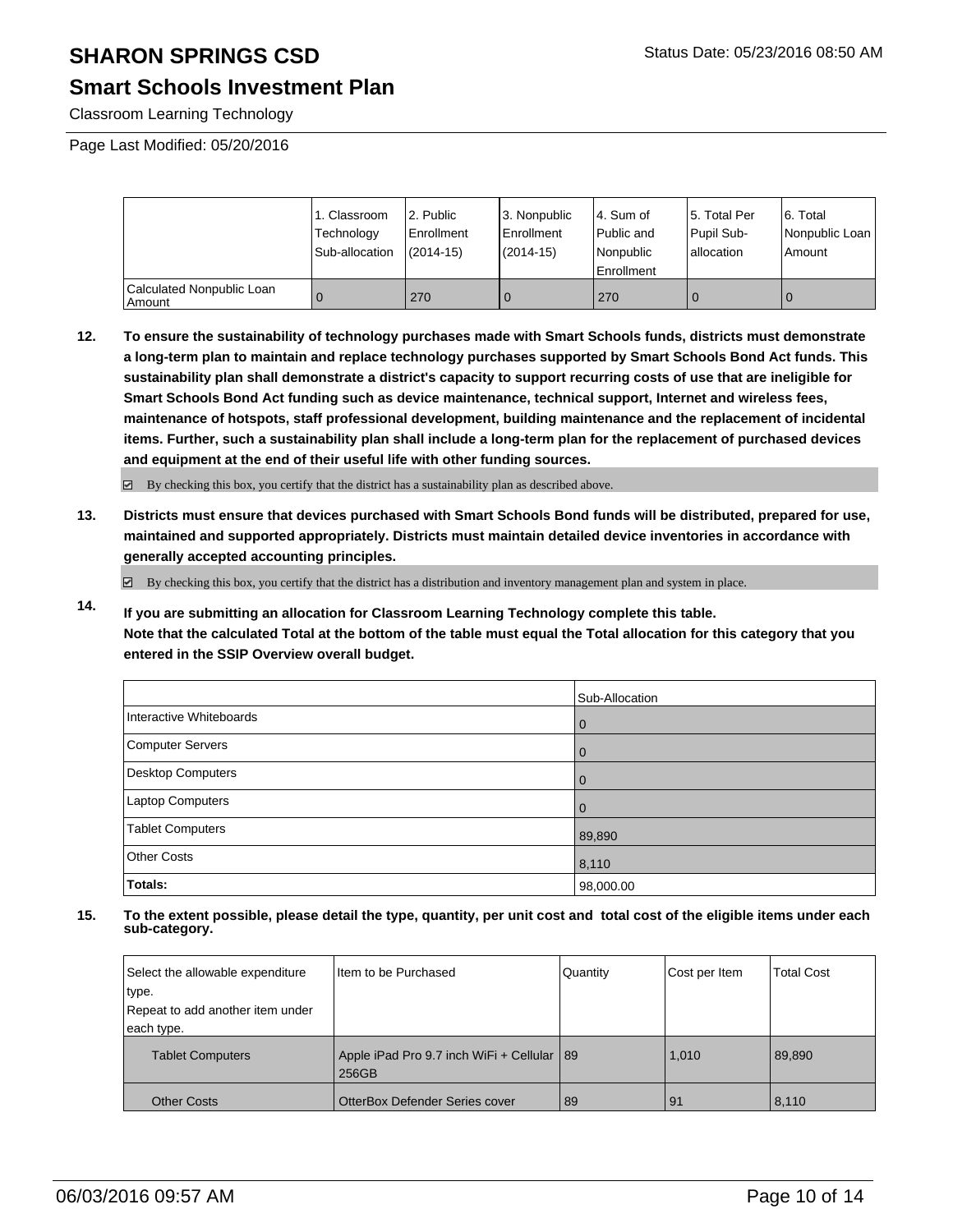### **Smart Schools Investment Plan**

Pre-Kindergarten Classrooms

Page Last Modified: 05/20/2016

**1. Provide information regarding how and where the district is currently serving pre-kindergarten students and justify the need for additional space with enrollment projections over 3 years.**

(No Response)

- **2. Describe the district's plan to construct, enhance or modernize education facilities to accommodate prekindergarten programs. Such plans must include:**
	- **Specific descriptions of what the district intends to do to each space;**
	- **An affirmation that pre-kindergarten classrooms will contain a minimum of 900 square feet per classroom;**
	- **The number of classrooms involved;**
	- **The approximate construction costs per classroom; and**
	- **Confirmation that the space is district-owned or has a long-term lease that exceeds the probable useful life of the improvements.**

(No Response)

**3. Smart Schools Bond Act funds may only be used for capital construction costs. Describe the type and amount of additional funds that will be required to support ineligible ongoing costs (e.g. instruction, supplies) associated with any additional pre-kindergarten classrooms that the district plans to add.**

(No Response)

**4. All plans and specifications for the erection, repair, enlargement or remodeling of school buildings in any public school district in the State must be reviewed and approved by the Commissioner. Districts that plan capital projects using their Smart Schools Bond Act funds will undergo a Preliminary Review Process by the Office of Facilities Planning.**

| Project Number |  |
|----------------|--|
| (No Response)  |  |

**5. If you have made an allocation for Pre-Kindergarten Classrooms, complete this table.**

**Note that the calculated Total at the bottom of the table must equal the Total allocation for this category that you entered in the SSIP Overview overall budget.**

|                                          | Sub-Allocation |
|------------------------------------------|----------------|
| Construct Pre-K Classrooms               | (No Response)  |
| Enhance/Modernize Educational Facilities | (No Response)  |
| Other Costs                              | (No Response)  |
| Totals:                                  |                |

| Select the allowable expenditure | Item to be purchased | Quantity      | Cost per Item | <b>Total Cost</b> |
|----------------------------------|----------------------|---------------|---------------|-------------------|
| type.                            |                      |               |               |                   |
| Repeat to add another item under |                      |               |               |                   |
| each type.                       |                      |               |               |                   |
| (No Response)                    | (No Response)        | (No Response) | (No Response) | (No Response)     |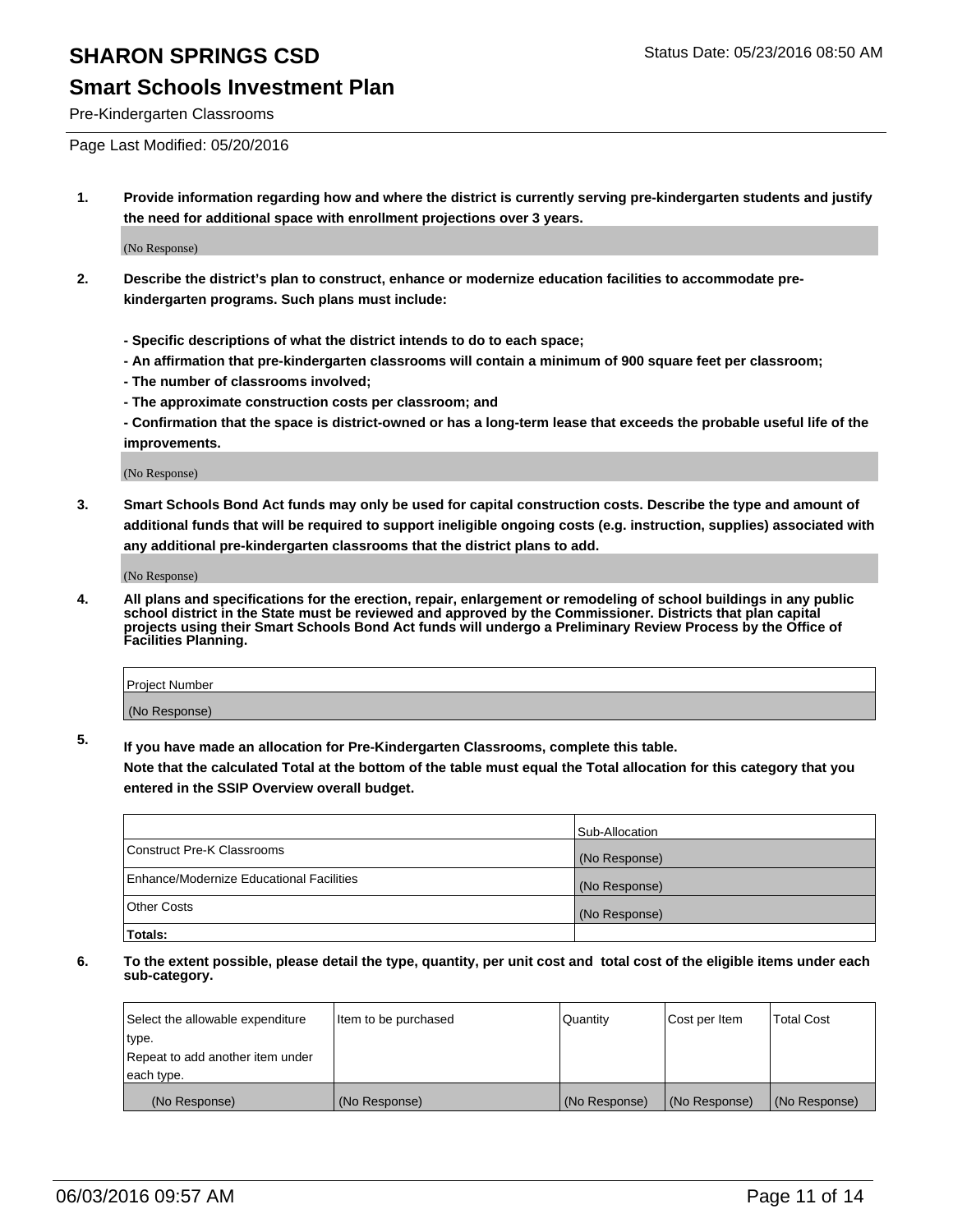### **Smart Schools Investment Plan**

Replace Transportable Classrooms

Page Last Modified: 05/20/2016

**1. Describe the district's plan to construct, enhance or modernize education facilities to provide high-quality instructional space by replacing transportable classrooms.**

(No Response)

**2. All plans and specifications for the erection, repair, enlargement or remodeling of school buildings in any public school district in the State must be reviewed and approved by the Commissioner. Districts that plan capital projects using their Smart Schools Bond Act funds will undergo a Preliminary Review Process by the Office of Facilities Planning.**

| <b>Project Number</b> |  |
|-----------------------|--|
| (No Response)         |  |

**3. For large projects that seek to blend Smart Schools Bond Act dollars with other funds, please note that Smart Schools Bond Act funds can be allocated on a pro rata basis depending on the number of new classrooms built that directly replace transportable classroom units.**

**If a district seeks to blend Smart Schools Bond Act dollars with other funds describe below what other funds are being used and what portion of the money will be Smart Schools Bond Act funds.**

(No Response)

**4. If you have made an allocation for Replace Transportable Classrooms, complete this table. Note that the calculated Total at the bottom of the table must equal the Total allocation for this category that you entered in the SSIP Overview overall budget.**

|                                                | Sub-Allocation |
|------------------------------------------------|----------------|
| Construct New Instructional Space              | (No Response)  |
| Enhance/Modernize Existing Instructional Space | (No Response)  |
| <b>Other Costs</b>                             | (No Response)  |
| Totals:                                        |                |

| Select the allowable expenditure | Item to be purchased | <b>Quantity</b> | Cost per Item | <b>Total Cost</b> |
|----------------------------------|----------------------|-----------------|---------------|-------------------|
| type.                            |                      |                 |               |                   |
| Repeat to add another item under |                      |                 |               |                   |
| each type.                       |                      |                 |               |                   |
| (No Response)                    | (No Response)        | (No Response)   | (No Response) | (No Response)     |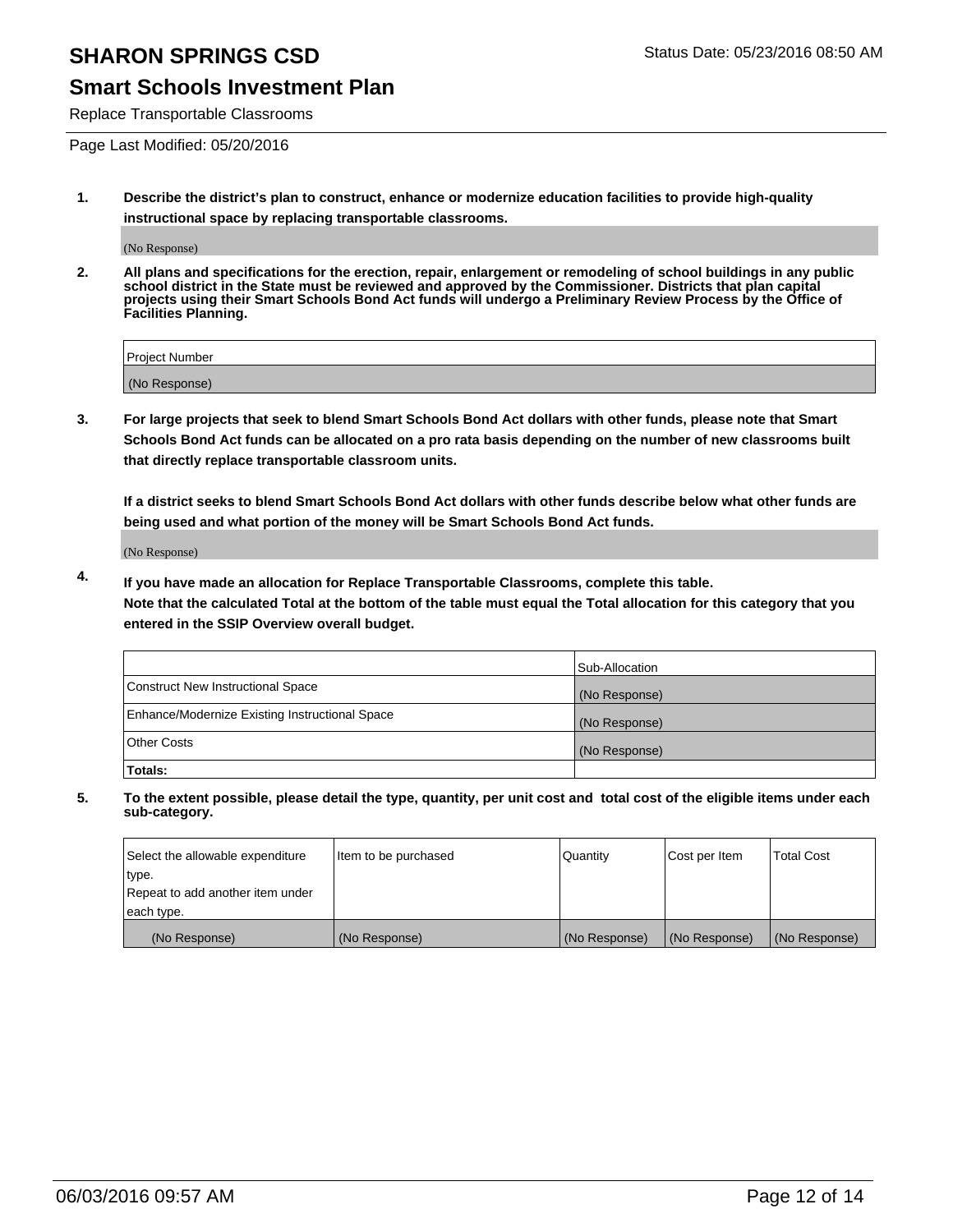### **Smart Schools Investment Plan**

#### High-Tech Security Features

Page Last Modified: 05/20/2016

**1. Describe how you intend to use Smart Schools Bond Act funds to install high-tech security features in school buildings and on school campuses.**

The district plans to install keyless entry access to doors, as well as additional security cameras.

**2. All plans and specifications for the erection, repair, enlargement or remodeling of school buildings in any public school district in the State must be reviewed and approved by the Commissioner. Districts that plan capital projects using their Smart Schools Bond Act funds will undergo a Preliminary Review Process by the Office of Facilities Planning.** 

| Proiect Number        |  |
|-----------------------|--|
| 54-14-01-04-0-001-017 |  |

**3. Was your project deemed eligible for streamlined Review?**

| ш | Yes |  |
|---|-----|--|
| U | No  |  |

**4. Include the name and license number of the architect or engineer of record.**

| Name       | License Number |
|------------|----------------|
| Daniel Fay | 24740          |

**5. If you have made an allocation for High-Tech Security Features, complete this table.**

**Note that the calculated Total at the bottom of the table must equal the Total allocation for this category that you entered in the SSIP Overview overall budget.**

|                                                      | Sub-Allocation |
|------------------------------------------------------|----------------|
| Capital-Intensive Security Project (Standard Review) | 36,000         |
| Electronic Security System                           | (No Response)  |
| <b>Entry Control System</b>                          | 30,000         |
| Approved Door Hardening Project                      | $\Omega$       |
| Other Costs                                          | 9,500          |
| Totals:                                              | 75,500.00      |

| Select the allowable expenditure<br>type.<br>Repeat to add another item under<br>each type. | Item to be purchased                                                  | Quantity | Cost per Item | <b>Total Cost</b> |
|---------------------------------------------------------------------------------------------|-----------------------------------------------------------------------|----------|---------------|-------------------|
| <b>Capital-Intensive Security</b><br>Project                                                | <b>Security Cameras</b>                                               | 18       | 2,000         | 36,000            |
| <b>Entry Control System</b>                                                                 | Key less Entry Access                                                 | 6        | 5,000         | 30,000            |
| <b>Other Costs</b>                                                                          | Architectural Fee's, Mechanical<br>Submittal to SED, Plans and Prints |          | 9,500         | 9,500             |